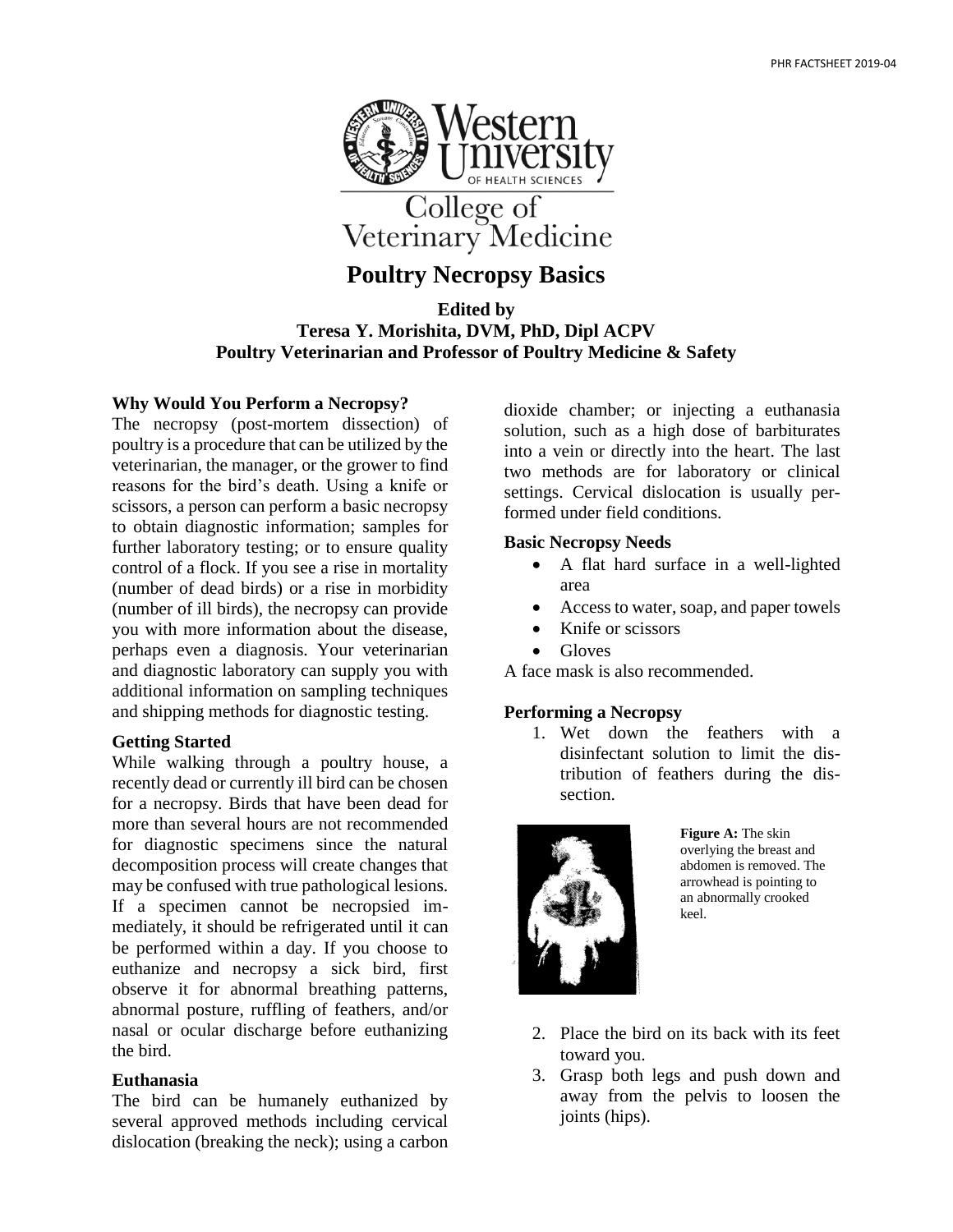- 4. Tent the skin over the abdomen and cut with scissors or knife
- 5. Remove the skin overlying the abdomen and breast (from neck to cloaca).
- 6. Examine the breast muscle for decreased muscle mass, paleness (anemia), or bruising. Examine the keel bone. A crooked keel bone can indicate rickets (Fig. A).
- 7. Incise the abdominal muscle and cut through the ribs on the sides of the keel bone, cutting towards the joint where the wing is attached to the body.
- 8. Grasp the keel near the abdomen and pull upwards to expose the internal organs and chest cavity.
- 9. Examine the liver for changes in size or discoloration, white or yellow spots, abscesses, and/or tumors (Fig. B).



**Figure B:** The keel is lifted and the liver is visualized. The normal liver should not extend beyond the tip of the keel

- 10. Examine the air sacs for increased thickness and increased cloudiness. The normal air sac surfaces look like soap bubbles or clear cellophane wrap.
- 11. Cut the gastrointestinal (GI) tract between the esophagus and proventriculus.
- 12. Remove the proventriculus, ventriculus (gizzard), small intestines, large intestine, ceca, and cut off at the level of the cloaca. The pancreas will also be removed. It is the pinkish tan organ cradled within the loop of duodenum (a section of the small intestine).
- 13. Cut all attachments close to the intestines and set the GI tract aside. At the end of the necropsy, these organs can be opened up and examined for internal parasites.
- 14. Next, remove the liver and spleen. A green discoloration of the liver near the gall bladder is a normal finding. The spleen is the reddish, round organ located at the junction of the proventriculus and gizzard.
- 15. Now you can observe the organs located near the backbone of the carcass.
- 16. Examine the kidneys, which are elongated, lobulated organs that are embedded in the backbone of the bird, and the left ovary/oviduct (or paired testes), which are positioned on top of the kidneys.
- 17. The lungs, which are attached to the ribs, can be gently removed from the ribcage for further examination.
- 18. The outer surface of the heart should be examined. A cloudy, thickened surface is suggestive of pericarditis. Also, note if there is excessive fluid located between the heart and the pericardium (membranous covering of the heart).
- 19. Next, turn the bird around to face you and cut through the corner of the beak.
- 20. Extend the cut through the throat and down towards the heart.
- 21. Examine the interior surface of the esophagus and crop. Look for the presence of food and/or parasites (worms) in the crop. If the inside surface appears to resemble a towel, it may be an indication of a fungal infection called crop mycosis.
- 22. Next cut through the larynx, trachea, and syrinx. The inside surface should be free of excess mucus.
- 23. Turn the bird back to the previous positioning – feet in front of you.
- 24. The sciatic nerve located on the interior upper thigh (located under muscle) should be exposed on both legs. The